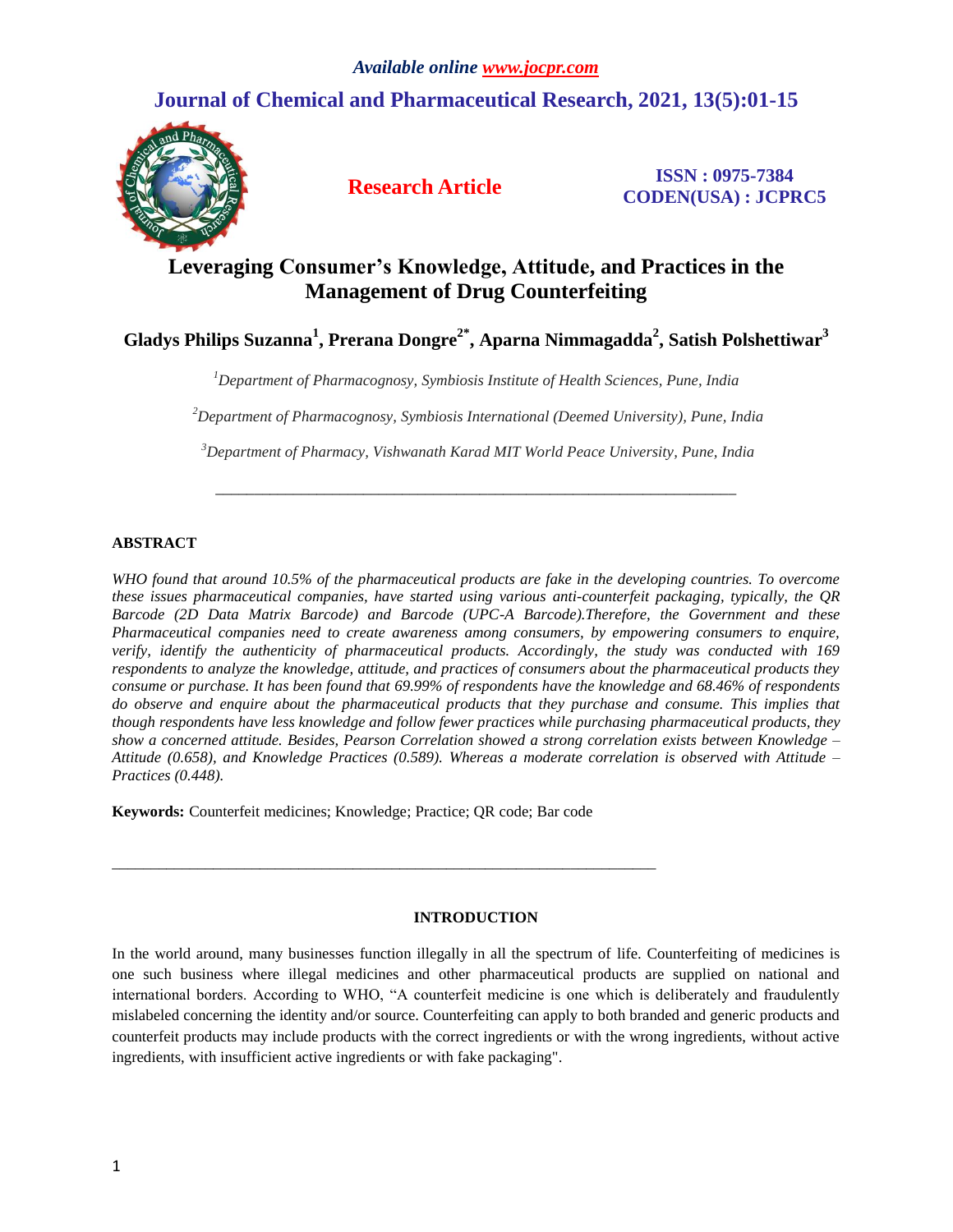The WHO has categorized counterfeit drugs as 'no active ingredients', 'incorrect amounts of active ingredients', 'incorrect ingredients', 'correct quantities of active ingredients but fake packaging', 'an original product that has been copied' and 'high levels of impurities and contaminants'. The occurrence of these categories were indicated as 32.1%, 20.2%, 21.4%, 15.6%, 1% and 8.5% respectively [1].

\_\_\_\_\_\_\_\_\_\_\_\_\_\_\_\_\_\_\_\_\_\_\_\_\_\_\_\_\_\_\_\_\_\_\_\_\_\_\_\_\_\_\_\_\_\_\_\_\_\_\_\_\_\_\_\_\_\_\_\_\_\_\_\_\_\_\_\_\_\_\_\_\_\_\_\_\_\_\_\_\_\_\_\_\_\_\_\_\_\_\_\_\_

It is difficult to obtain the exact calculations on the lost sales and revenue, but according to the World Health Organization, counterfeiting costs the global pharma industry an estimate of US \$75 billion a year. Percentage-wise, as per WHO the developed countries like the European union produce around 1% of counterfeit medicines, although in developing countries it is about 50%, there is a rise of 10% globally [2].

#### **The Counterfeit Drug Market in India**

According to United States Trade Representative (USTR), Special 301 Report' on intellectual property protection and review of 'notorious markets' for piracy and counterfeiting, 20% of all pharmaceutical goods sold in the Indian market are counterfeit. In July 2016, Cipla, IpcaLabs, Alkem Labs and Morepen Labs were found producing substandard drugs in the year 2015-2016 where 181 drug alerts were suspected in the same period as raised in a report by the Central Drugs Control Organization (CDSCO.) Most of the Indian drug enterprises, have summoned their affected batches, and are now facing an annual revenue loss of 4-5% due to drug counterfeiting. There are numerous cases of drugs found defective. One such case reported by Central Medicines Laboratory (CDL) in the Kannur district, Kerala 2002-03, where an anti-rabies vaccine used in government hospitals, was found adulterated. In 2013, around 8000 patients residing in the Himalayan region lost their lives in a remote hospital as a result of an antibiotic that was prescribed for preventing infection after surgery had no active ingredient present in it. The crucial areas that have contributed to the rise of forged and spurious medicines in India are the 'Bhagirath Palace' Chandni Chowk, found in New Delhi [3].

#### **The Counterfeit Drug Market in the European Union**

In the European Union organization in 2019, it was estimated that the pharma industry was the second largest industry to suffer losses, as their total loss of sales was €16.5 billion, amounting to 3.9% of the total losses. In December 2018 companies controlled by the online pharmacy, Canada Medicines were found guilty for selling counterfeit and misbranding pharmaceuticals in the United States and agreed to have forfeited \$29 million, similar to their sales of illegal drug proceeds from 2009 to 2012 [4].

## **The Counterfeit Drug Market in Asia**

The World Health Organization has made evaluations where about 30% of medications sold have been adulterated with low-quality substitutes that can be detrimental to human health. Most of them have been observed in some areas of Asia. As many as 67% considered replicated medicines were labeled disastrous out of those surveyed. About 75% of bogus drugs supplied to the world originate in India, followed by 7% and 6% in Egypt and China respectively. With this information, it can be said that the highest producer of drug counterfeiting is mainly in China, India, and other Southeast-Asian countries. Many Southeast-Asian countries, like China and India being developing nations, might have drug counterfeiting at these levels. In 2016, false yellow fever vaccination and two falsified Hepatitis C pharmaceuticals were discovered in Southeast-Asia, and those who issued a warning against them. The issue of drug counterfeiting is widespread in Asia as it is a populous region. In the year 2011, approximately 200 people died in Pakistan after taking contaminated heart medication [4,5].

## **The Counterfeit Drug Market in Africa**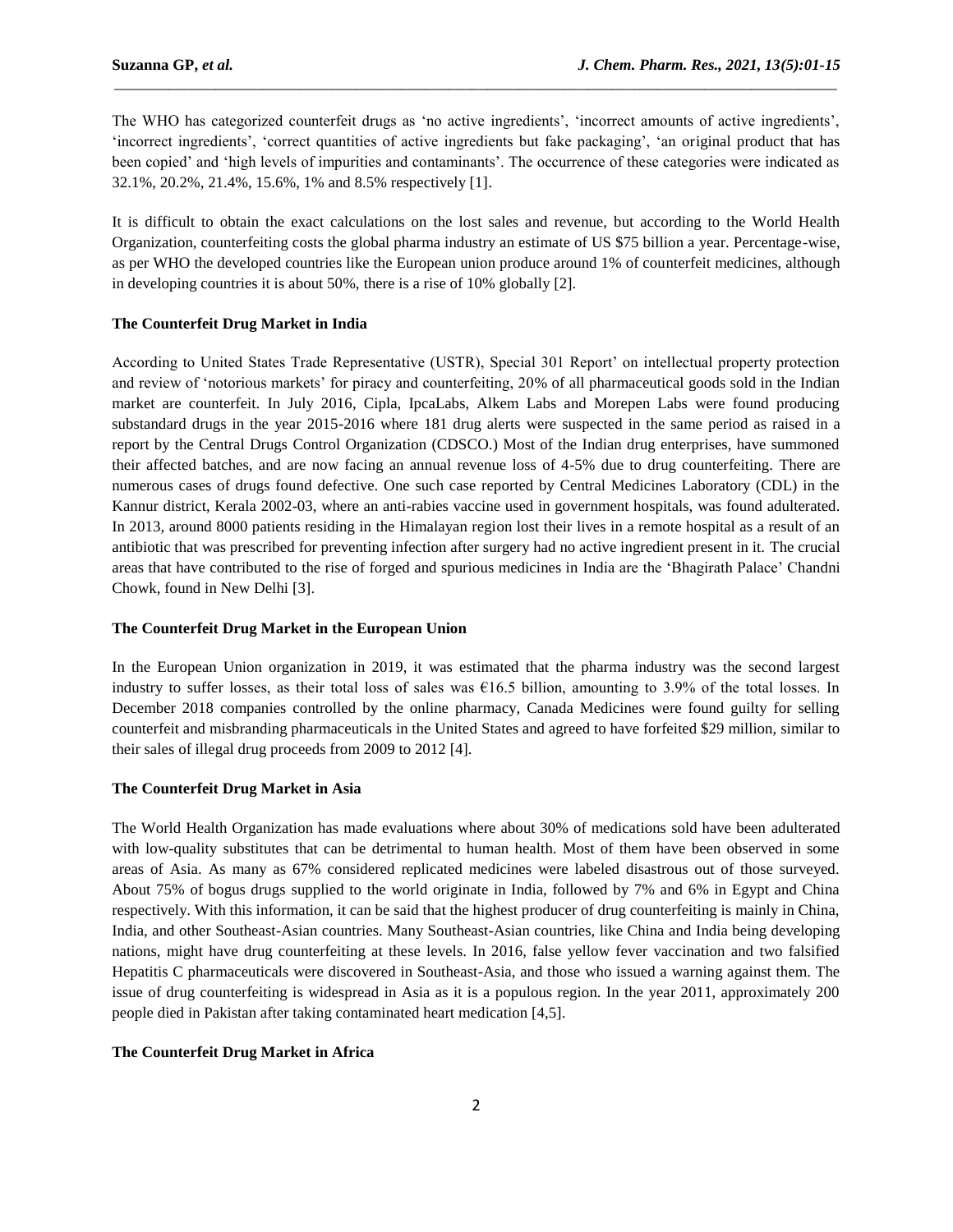Between 2013 and 2017, as per the details of fake medicines reported to WHO, a share of 42% of the total case reported was from the African region. In March 2019 alone, alerts for fake meningitis vaccines were raised by WHO in Niger and counterfeit hypertension medicines in Cameroon. In August, falsified versions of the antibiotic Augmentin were discovered in Uganda and Kenya. In Nigeria itself, recent research indicates that 12,300 deaths are reported annually due to fake malaria medication alone and in costs, it is around \$893 million [6].

\_\_\_\_\_\_\_\_\_\_\_\_\_\_\_\_\_\_\_\_\_\_\_\_\_\_\_\_\_\_\_\_\_\_\_\_\_\_\_\_\_\_\_\_\_\_\_\_\_\_\_\_\_\_\_\_\_\_\_\_\_\_\_\_\_\_\_\_\_\_\_\_\_\_\_\_\_\_\_\_\_\_\_\_\_\_\_\_\_\_\_\_\_

## **Report by WHO**

In the year 2017, as a response to the global threat postured by counterfeit medicines WHO, has redefined the terms defined a substandard medicine and falsified medicines [7].

Substandard medicine is defined as "an authorized medical product that does not meet quality standards or specifications, produced by a known manufacturer". This definition is highlighting the occurrence of drug counterfeiting due to the failure of pharmaceutical companies to enforce good manufacturing practices (GMP) and Good Distribution Practices (GDP) [2]. It is important to foresee that such type of drug counterfeiting occurs during the manufacturing of medicinal products by the pharmaceutical company.

Further, WHO has defined a falsified medicine as "a medical product that is deliberately and fraudulently mislabeled or packed identical to the original medicine, making it difficult to identify". Such falsified medicine may contain inert ingredients or contaminants or even incorrect quantities of the active pharmaceutical ingredient (API) [8].

### **Country-Wise Medicines Act and Supply Chain Act**

It is imperative that reducing the substandard medicine manufacturing and its tracking is achievable due to various laws such as schedule M of D & C act of India [9], The Federal Food Drug, and Cosmetic Act of USA [10], African Vaccines Regulatory Forum (AVAREF), Network of Official Medicines Control Laboratories (NOMCOL), African Medicines Regulatory Harmonization (AMRH) Initiative of Africa [11,12], European Medicines Agency of the European Union governed for the pharmaceutical companies.

But drug counterfeiting as falsified medicine is difficult to track and trace in absence of laws managing the supply chain and the dispensing of the drugs. To control the drug counterfeiting market, the USA and European Union have introduced a Supply Chain Act, such as Drug Supply Chain Security Act (DSCSA) [13] and Falsified Medicine Directive (FMD) [14] respectively. The regulations governed by this law the pharmaceutical manufacturers must apply safety features to medicine packs such as 2D Barcode and tamper-proof seal to ensure authenticity and supply chain traceability.

## **Various Kinds of Track and Trace Technologies Around the World**

Accordingly, to manage the drug counterfeiting, pharmaceutical companies started using various track and trace technology such as serialization, UV printing, unique bar-coding, company hologram, RFID (Radio Frequency Identification), Barcode and 3D QR system or QR Barcode (2D Data Matrix Barcode) system.

Though various track and trace technologies are used by pharma companies, still as per OECD/EUIPO (2019) study, the value of global trade in counterfeit pharmaceuticals was up to USD 4.4 billion in 2016. This represents 0.84% of total worldwide imports in pharmaceutical products. In addition to this due to the advent of the COVID pandemic, the counterfeiters have found a new business of selling counterfeited hand-washes, sanitizers, fever tablets, and cough syrups [12].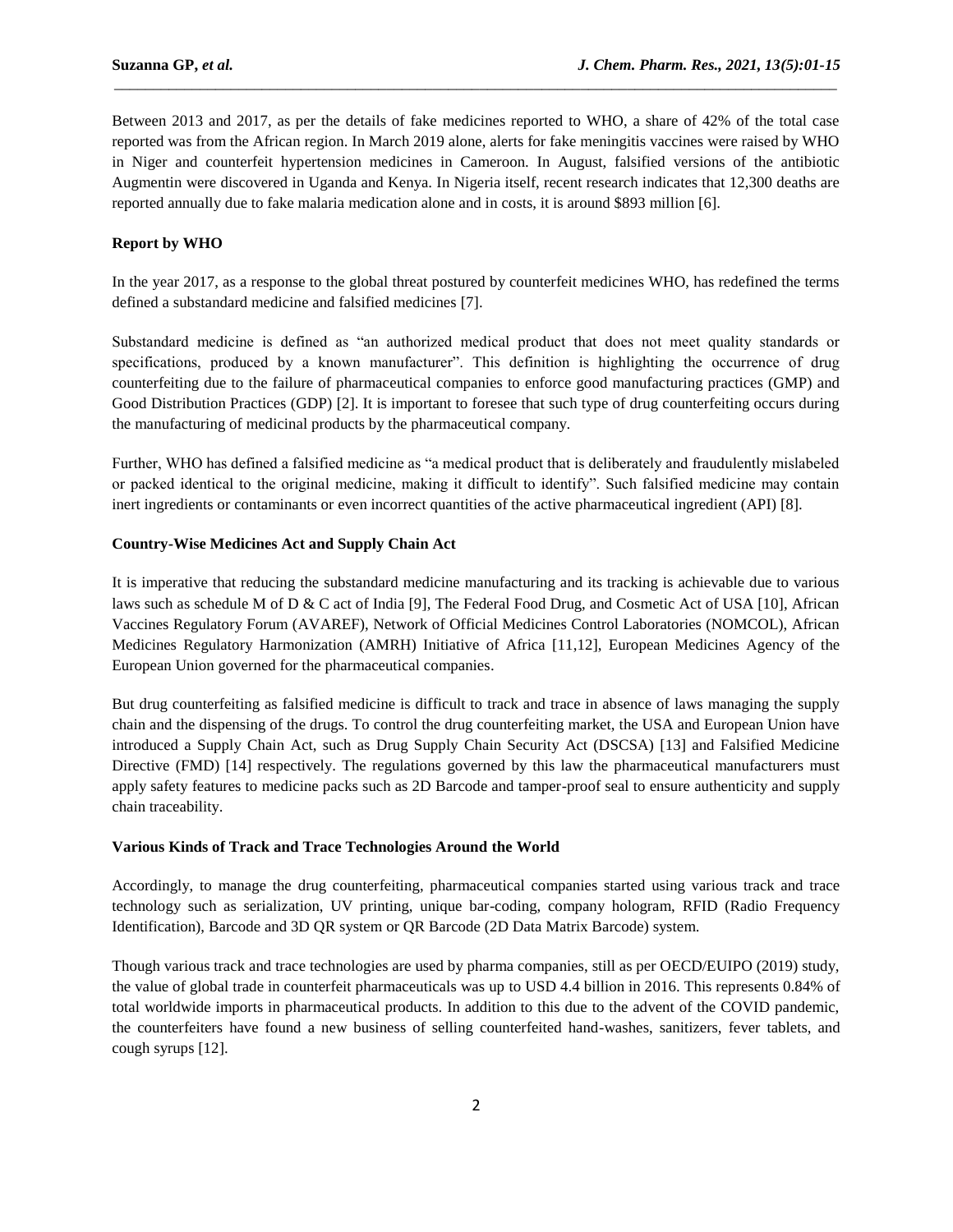The aforementioned analysis clearly illustrates counterfeit drugs are a major cause of morbidity, mortality, and loss of public confidence in medicines and health structures. Despite various stringent laws regulating the Pharmaceutical industries and supply chain management, close cooperation between Pharma industries, government regulatory bodies, and international organizations the prevalence of counterfeit drugs is rising by 10% globally. So the present study is designed to evaluate the possibility of empowering the consumers in the management of drug counterfeiting. COVID 19 has flourished in the counterfeiting market but it has as well-motivated and imbibed the practice of QR code scanning, typically for paying the bills. Accordingly, the present study is focused on the possibility of imbibing similar QR code scanning practices in consumers while purchasing pharmaceutical products to empower them in the drug counterfeiting management of falsified medicine.

\_\_\_\_\_\_\_\_\_\_\_\_\_\_\_\_\_\_\_\_\_\_\_\_\_\_\_\_\_\_\_\_\_\_\_\_\_\_\_\_\_\_\_\_\_\_\_\_\_\_\_\_\_\_\_\_\_\_\_\_\_\_\_\_\_\_\_\_\_\_\_\_\_\_\_\_\_\_\_\_\_\_\_\_\_\_\_\_\_\_\_\_\_

The focus of the present paper is to analyze the knowledge, attitude, and practices of consumers about the pharmaceutical products they consume or purchase. It is hypothesized that the positive link between the consumer's knowledge attitude and practices would suggest that empowering customers/consumers to verify a prescription product or a non-prescription product would allow pharmaceutical firms to handle counterfeit medicines.

## **METHODOLOGY**

## **Study Area and Sampling**

A cross-sectional quantitative survey was conducted amongst the general population. A random sample is taken for this study. The Question Pro Link having the questionnaire is to evaluate the Knowledge, Attitude, and Practice that was circulated amongst the respondents. A total of 169 responses aged 18 and over have been received from consumers/customers across India.

## **Validation Tool**

The questionnaire was framed by the authors after a review of the study regarding the market of drug counterfeiting. An expert panel evaluated the face validity and content validity of the tool during and after development to ensure that the respondents had a complete outlook of the tool used in the study.

Panel of three experts, one educationist, one statistician, and one pharmacist were chosen to evaluate the face validity and content validity of the questionnaire. Each reviewer independently rated the relevance, clarity, and essentiality of each item in the questionnaire on the basis of 3-point Likert scale as per the Table 1.

| Degree of relevancy scale | Degree of clarity scale | Degree of essentiality   |
|---------------------------|-------------------------|--------------------------|
| Not relevant              | Not clear               | Not essential            |
| Somewhat relevant         | Questions need revision | Useful but not essential |
| Very relevant             | Very clear              | Essential                |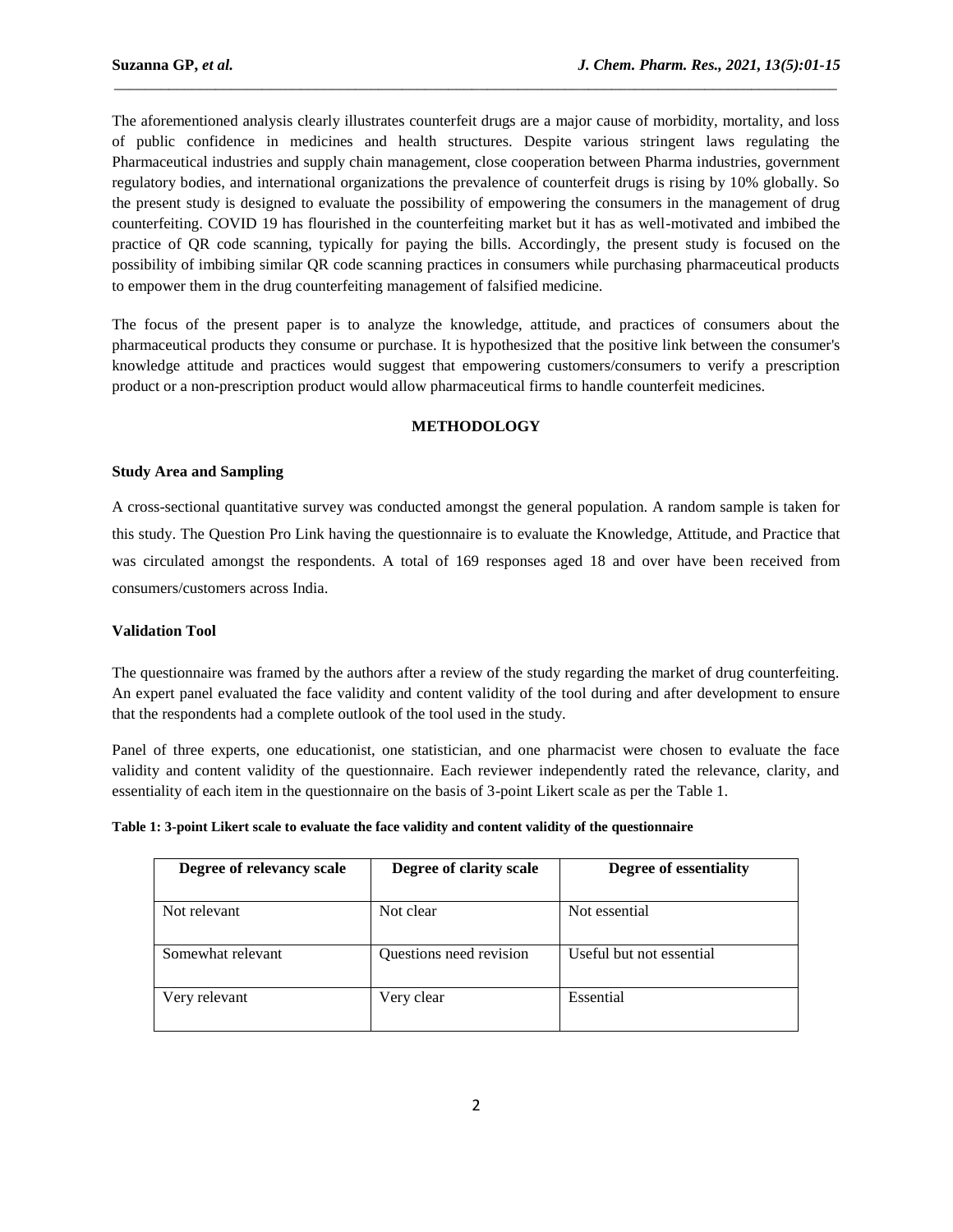The Content Validity Index (CVI) was used to estimate the validity of the items. As per the CVI index, a rating of 2 or 3 indicates the content is valid and consistent with the structural framework.

\_\_\_\_\_\_\_\_\_\_\_\_\_\_\_\_\_\_\_\_\_\_\_\_\_\_\_\_\_\_\_\_\_\_\_\_\_\_\_\_\_\_\_\_\_\_\_\_\_\_\_\_\_\_\_\_\_\_\_\_\_\_\_\_\_\_\_\_\_\_\_\_\_\_\_\_\_\_\_\_\_\_\_\_\_\_\_\_\_\_\_\_\_

CVI for essentiality is 0.795, CVI for relevancy is 0.795 whereas CVI for clarity is 0.812. Indicating high essentiality, relevancy, and very high clarity in the questionnaire. This validated self-administered Knowledge, Attitude, and Practice questionnaire was used for the survey which consists of 4 sections: 1) Demographic information of the respondent; 2) Consumers/customers knowledge and behavior while purchasing medicine and pharmaceutical products. 3) The attitude of the consumers/customers while purchasing medicine and pharmaceutical products. Practices followed by the consumers/customers, doctors, and pharmacists while purchasing, prescribing, and selling medicines and pharmaceutical products respectively.

#### **Scoring of the Tool and Analysis**

In the demographic section*,* the participants were asked to provide information about age, gender, city (that the respondents reside in), educational status, work profile. The knowledge section consists of 7 questions to access the respondent's level of knowledge and purchasing behavior for the medicines they purchase. A score of '0' was given for the wrong answer, '1' was given for the least right/important answer, '2' was given for the correct/important answer and '3' was given for correct/appropriate/very important answer. The attitude section consists of six statements to assess the Attitude of the respondents while purchasing medicine and pharmaceutical products. A score of '0' was given for the wrong answer, '1' was given for the least right/important answer, '2' was given for the correct/important answer and '3' was given for appropriate/very important answer. The practices section consists of 4 questions to Practices followed by the consumers, doctors, and pharmacists while purchasing, prescribing, and selling medicines and pharmaceutical products respectively. A score of '0' was given for the wrong answer, '1' was given for the least right/important answer, '2' was given for the correct/important answer and '3' was given for appropriate/very important answer.

#### **The Raw Scores were Calculated for all the Sections of Knowledge, Attitude, and Practices**

At the discretion of the investigators, the scores  $\leq$ =49% were considered as low concerning Knowledge, Attitude, and Practices, the scores between 50% to 70% were considered as averag*e* concerning Knowledge, Attitude, and Practice, and the scores=>71% were considered as high concerning Knowledge, Attitude and Practice. The quantitative data obtained from the respondents were entered into Microsoft Office Excel 365.

The significance level  $(\alpha)$  was set at 0.05 for all statistical tests and further analyzed using the Statistical Package for the Social Sciences (SPSS) version 20.0 and the statistical distribution related to demographic characteristics, and for Knowledge and Attitude was calculated for the overall sample and the subsamples. Pearson's rank-order correlation coefficient was used to describe the strength and direction of the relationship between responses to the knowledge, attitudes, and practice questions.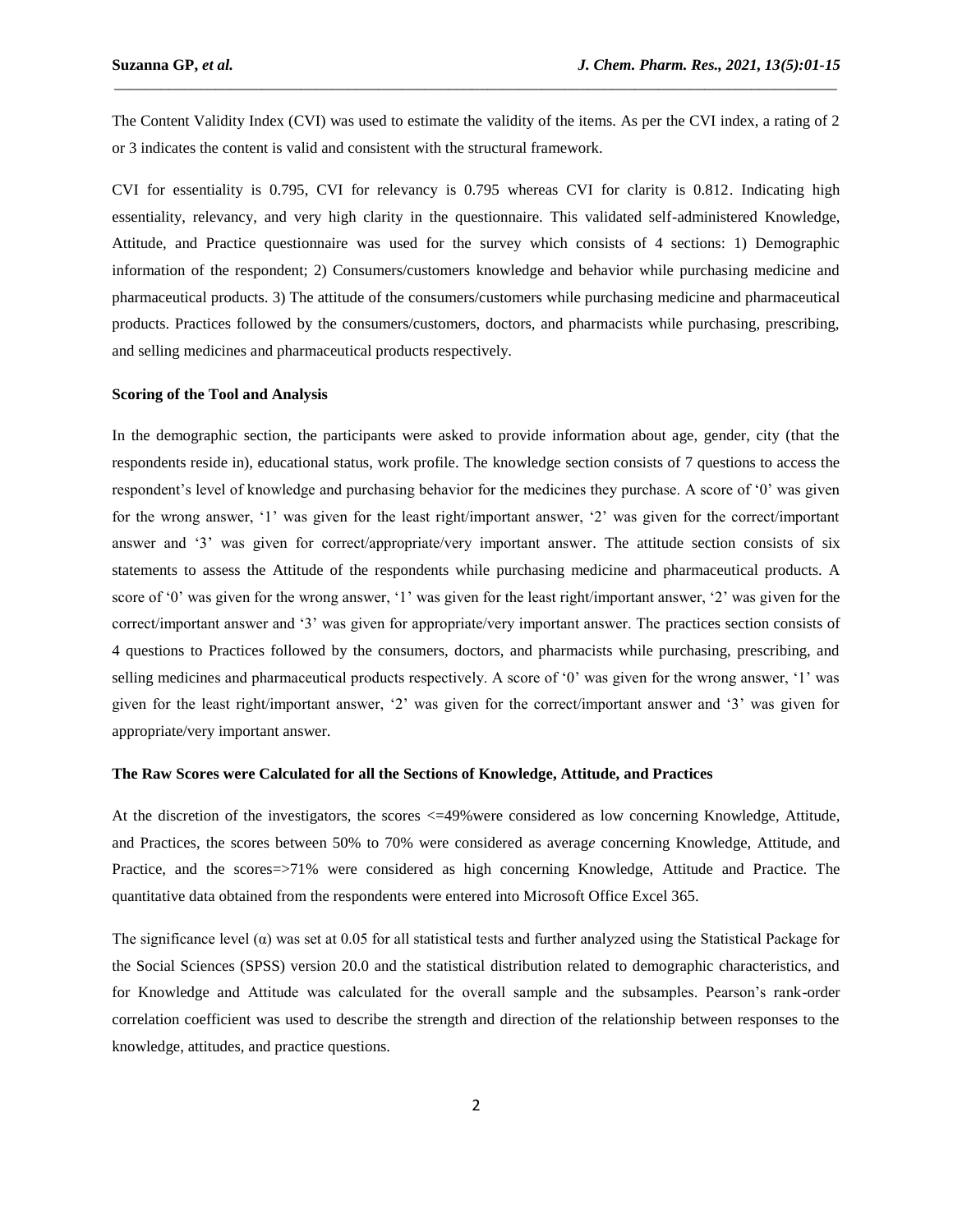## **RESULTS**

\_\_\_\_\_\_\_\_\_\_\_\_\_\_\_\_\_\_\_\_\_\_\_\_\_\_\_\_\_\_\_\_\_\_\_\_\_\_\_\_\_\_\_\_\_\_\_\_\_\_\_\_\_\_\_\_\_\_\_\_\_\_\_\_\_\_\_\_\_\_\_\_\_\_\_\_\_\_\_\_\_\_\_\_\_\_\_\_\_\_\_\_\_

A total of 169 study participants voluntarily participated in the study out of the total respondents, 49.70% (84 out of 169) were male, and 50.30% (85 out of 169) were female, and the majority age group 47.33%(80) were between 18 to 24 years. 52.07% (88 out of 169) of the respondents were employed/businessperson/retired/homemaker and 47.93% (81 out of 169) were students. The highest numbers of the study participants were from the non-healthcare sector 60.36% (102 out of 169), as they were the main target audience. Secondarily the healthcare professionals 39.64% (67 out of 169) were considered. Responses by each of the respondents' socio-demographic characteristics concerning gender are presented in Table 2. There is a significant difference between the gender and age, healthcare, and non-healthcare sector of respondents.

#### **Table 2: Demographic study**

| <b>Gender</b>                                     | <b>Male</b> | <b>Frequency</b><br>(%) | Female         | Frequency<br>(%) | <b>Total</b> | <b>Total</b><br>frequency<br>(%) | p-Value                                                          |  |
|---------------------------------------------------|-------------|-------------------------|----------------|------------------|--------------|----------------------------------|------------------------------------------------------------------|--|
| Frequency                                         | 84          | 49.7                    | 85             | 50.3             | 169          | 100                              |                                                                  |  |
| Age                                               |             |                         |                |                  |              |                                  |                                                                  |  |
| 18-24                                             | 24          | 30                      | 56             | 70               | 80           | 47.34                            |                                                                  |  |
| 25-34                                             | 17          | 70.83                   | $\overline{7}$ | 29.17            | 24           | 14.2                             |                                                                  |  |
| $35 - 44$                                         | 6           | 60                      | $\overline{4}$ | 40               | 10           | 5.92                             | p-Value=0.00004, Chi                                             |  |
| 45-54                                             | 19          | 59.38                   | 13             | 40.63            | 32           | 18.93                            | Square=27.369, Degree<br>of freedom-5                            |  |
| 55-64                                             | 12          | 70.59                   | 5              | 29.41            | 17           | 10.06                            |                                                                  |  |
| Above 64                                          | 6           | 100                     | $\mathbf{0}$   | $\overline{0}$   | 6            | 3.55                             |                                                                  |  |
| <b>Total Sum</b>                                  | 84          |                         | 85             |                  | 169          |                                  |                                                                  |  |
| Occupation                                        |             |                         |                |                  |              |                                  |                                                                  |  |
| Employed/Business/Retired/Home-<br>maker          | 58          | 65.91                   | 30             | 34.09            | 88           | 52.07                            |                                                                  |  |
| Student                                           | 26          | 32.1                    | 55             | 67.9             | 81           | 47.93                            | p-Value=0.00001125,                                              |  |
| <b>Total Sum</b>                                  | 84          |                         | 85             |                  | 169          |                                  | Chi Square=19.287,<br>Degree of freedom=1                        |  |
| Employed/Business/Retired/Home-maker and students |             |                         |                |                  |              |                                  |                                                                  |  |
| Healthcare                                        | 22          | 32.84                   | 45             | 67.16            | 67           | 39.64                            | p-Value=0.00037859,<br>Chi Square=12.635,<br>Degree of freedom-1 |  |
| Non-Healthcare                                    | 62          | 60.78                   | 40             | 39.22            | 102          | 60.36                            |                                                                  |  |
| <b>Total Sum</b>                                  | 84          |                         | 85             |                  | 169          |                                  |                                                                  |  |

**Knowledge Analysis of the Respondents**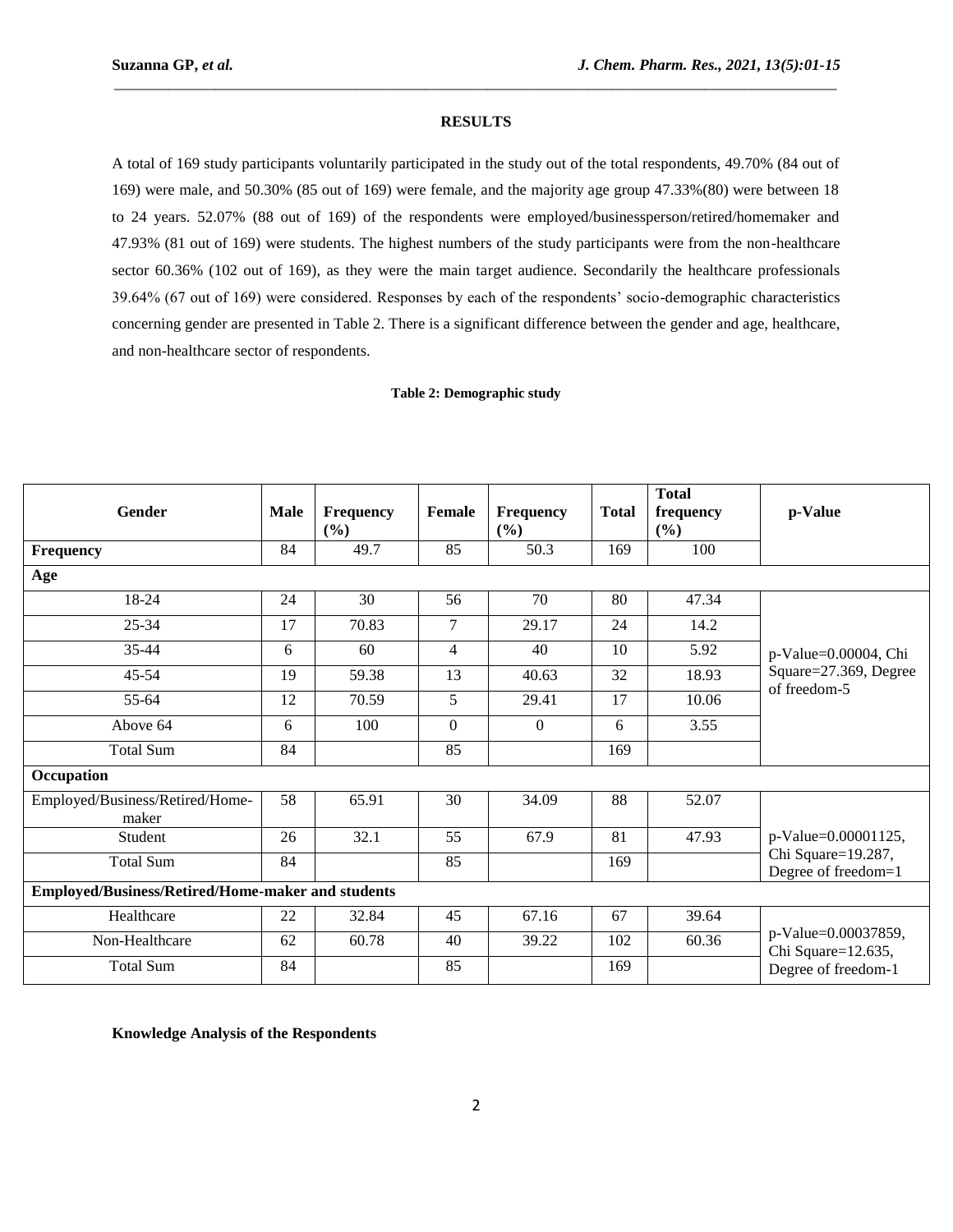In the management of healthcare delivery, it is apparent that Medicines can treat illnesses, relieve symptoms, and alleviate patient suffering provided they are prescribed, dispensed, and administered appropriately. Therefore, Doctors, Pharmacists, and consumers are the main stakeholders of the healthcare system.

\_\_\_\_\_\_\_\_\_\_\_\_\_\_\_\_\_\_\_\_\_\_\_\_\_\_\_\_\_\_\_\_\_\_\_\_\_\_\_\_\_\_\_\_\_\_\_\_\_\_\_\_\_\_\_\_\_\_\_\_\_\_\_\_\_\_\_\_\_\_\_\_\_\_\_\_\_\_\_\_\_\_\_\_\_\_\_\_\_\_\_\_\_

As the present study is focused on the leveraging of consumer's knowledge in the management of drug counterfeiting, the present section was specifically coined to understand the consumer's preference while purchasing various pharma products such as Prescription drugs, over the counter (OTC) products, and Knowledge about the label printed on the packaging of the medicines and the pharma products.

Most of the respondents i.e. 86.98% (147 out of 169 respondents) visit pharmacy shop to purchase the drugs prescribed by their physician, 63.31% (107 out of 169 respondents) respondents visit the pharmacy to purchase an over the counter drug and 22.48%(38 out of 169 respondents) respondents visit to purchase a non – pharmaceutical product. Though the reasons to visit the pharmacies are different it indicates that the respondents have knowledge that they have to purchase medicines and pharmaceutical products from the pharmacy shop.

94.67% (160 out of 169 respondents) do check the expiration date, 83.43% (141 out of 169 respondents) check the seal of the product, 66.86% (113 out of 169 respondents) directions for use, 46.74% (79 out of 169 respondents) cost of the product. Along with checking the cost, expiration date, authenticity, etc., consumers must also check for a red label behind the drug and must not purchase these red label drugs without a prescription. Only 71.01% (120 out of 169) of respondents could explain the very purpose of 'red label' on medicines.

Prior art indicates that the counterfeiting of mentioned label details such as product tradename, expiry date, cost, and the red label is easily possible, so pharma companies started with the use of anti-counterfeit packaging such as QR Barcode (2D Data Matrix Barcode), Barcode (UPC-A Barcode). Accordingly, it was observed that 39.05% (66 out of 169 respondents) have not observed a QR Barcode (2D Data Matrix Barcode) or any QR code per se nor a Barcode (UPC-A Barcode) behind the packaging of the drugs and other pharmaceutical products. Only 4.14% (7 out of 169 of respondents)) of the respondents have observed a QR Barcode (2D Data Matrix Barcode), 21.89% (37 out of 169 respondents) respondents have observed a Barcode and 34.91% (59 out of 169 respondents) have observed both.

It is evident from the aforementioned, particulars that the respondents have knowledge about various labeling details printed on the pharma product packaging, but respondents have limited knowledge about anti-counterfeit packaging.

There is no significant difference between the respondent's gender and their knowledge of purchasing the medicine to the understanding of medicines and other pharmaceutical products. But there is a significant difference between the healthcare and non-healthcare professionals and their curiosity to observe the QR Barcode (2D Data Matrix Barcode) or any QR code per se nor a Barcode (UPC-A Barcode) behind the packing of the medicines and other pharmaceutical products. Responses by each of the respondents' knowledge characteristics are presented in Figure 1.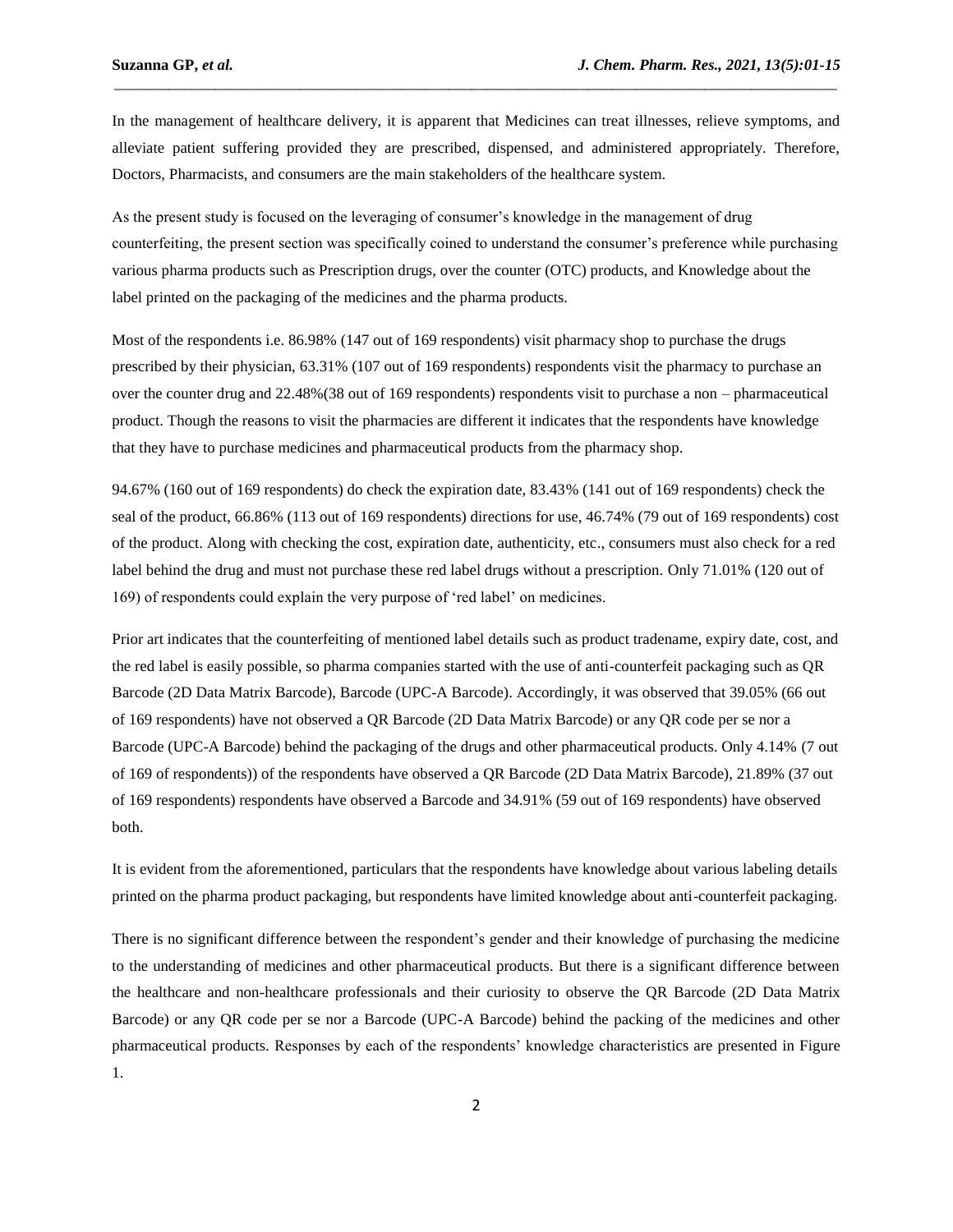| Gender<br>Frequency                                                                                            | <b>Male</b><br>84 | $Frequency(\%)$<br>49.70 | Female<br>85   | $Frequency(\%)$<br>50.30 | <b>Total</b><br>169                                            | Total Frequecy (%)<br>100     | p-Value                                                             |  |
|----------------------------------------------------------------------------------------------------------------|-------------------|--------------------------|----------------|--------------------------|----------------------------------------------------------------|-------------------------------|---------------------------------------------------------------------|--|
|                                                                                                                |                   |                          |                |                          |                                                                |                               |                                                                     |  |
| From the following what have you observed behind the packaging of your medicine or any pharmaceutical product? |                   |                          |                |                          |                                                                |                               |                                                                     |  |
| QR code                                                                                                        | 5                 | 71.43                    | 2              | 28.57                    | 7                                                              | 4.14                          | p-Value=0.25, Chi<br>Square Test= 4.032,                            |  |
| Barcode                                                                                                        | 14                | 37.84                    | 23             | 62.16                    | 37                                                             | 21.89                         |                                                                     |  |
| Both                                                                                                           | 29                | 49.15                    | 30             | 50.85                    | 59                                                             | 34.91                         | Degree of freedom=                                                  |  |
| No I have never observed a QR                                                                                  |                   |                          |                |                          |                                                                |                               | 3                                                                   |  |
| code/Barcode                                                                                                   | 36                | 54.55                    | 30             | 45.45                    | 66                                                             | 39.05                         |                                                                     |  |
| <b>TOTAL SUM</b>                                                                                               | 84                |                          | 85             |                          | 169                                                            |                               |                                                                     |  |
| From the following which QR code you have observed on medicine/ pharmaceutical product?                        |                   |                          |                |                          |                                                                |                               |                                                                     |  |
|                                                                                                                |                   |                          |                |                          |                                                                |                               |                                                                     |  |
| Image-1                                                                                                        | 12                | 63.16                    | $\overline{7}$ | 36.84                    | 19                                                             | 11.24                         |                                                                     |  |
|                                                                                                                |                   |                          |                |                          |                                                                |                               | p-Value= 0.05, Chi                                                  |  |
|                                                                                                                | 23                | 44.23                    | 29             | 55.77                    | 52                                                             | 30.77                         | Square Test= 5.898,                                                 |  |
| Image-2                                                                                                        |                   |                          |                |                          |                                                                |                               | Degree of freedom=                                                  |  |
|                                                                                                                |                   |                          |                |                          |                                                                |                               | 2                                                                   |  |
|                                                                                                                | $\overline{4}$    | 100.00                   | $\mathbf{0}$   | 0.00                     | $\overline{4}$                                                 | 2.37                          |                                                                     |  |
| Image-3                                                                                                        |                   |                          |                |                          |                                                                |                               |                                                                     |  |
|                                                                                                                |                   |                          |                |                          |                                                                |                               |                                                                     |  |
| TOTAL SUM                                                                                                      | 39                |                          | 36             |                          | 75                                                             |                               |                                                                     |  |
| Yes<br>37<br>45.12<br>45<br>54.88<br>82                                                                        |                   |                          |                | 48.52                    | p-Value=0.75, Chi<br>Square Test= 0.095,<br>Degree of freedom= |                               |                                                                     |  |
| No                                                                                                             | $\overline{4}$    | 40                       | $\sqrt{6}$     | 60                       | 10                                                             | 5.92                          | 1                                                                   |  |
| <b>TOTAL SUM</b>                                                                                               | 41                |                          | 51             |                          | 92                                                             |                               |                                                                     |  |
| In the image given below, have you ever observed the Red color label (circled) on the medicine?                |                   |                          |                |                          |                                                                |                               | p-Value=0.0095,<br>Chi Square<br>Test=6.719, Degree<br>of freedom=1 |  |
| Yes                                                                                                            | 52                | 43.33                    | 68             | 56.67                    | 120                                                            | 71.01                         |                                                                     |  |
| No                                                                                                             | 32                | 65.31                    | 17             | 34.69                    | 49                                                             | 28.99                         |                                                                     |  |
| <b>TOTAL SUM</b>                                                                                               | 84                |                          | 85             |                          | 169                                                            |                               |                                                                     |  |
| Do you know the fact that certain medicines cannot be purchased without a prescription?                        |                   |                          |                |                          |                                                                | p-Value=0.0823,<br>Chi Square |                                                                     |  |
| Yes                                                                                                            | 84                | 50.60                    | 82             | 49.40                    | 166                                                            | 98.22                         | Test=3.018, Degree                                                  |  |
| N <sub>0</sub>                                                                                                 | $\overline{0}$    | $\overline{0}$           | 3              | 100                      | 3                                                              | 1.78                          | of freedom=1                                                        |  |
| <b>TOTAL SUM</b>                                                                                               | 84                |                          | 85             |                          | 169                                                            |                               |                                                                     |  |

\_\_\_\_\_\_\_\_\_\_\_\_\_\_\_\_\_\_\_\_\_\_\_\_\_\_\_\_\_\_\_\_\_\_\_\_\_\_\_\_\_\_\_\_\_\_\_\_\_\_\_\_\_\_\_\_\_\_\_\_\_\_\_\_\_\_\_\_\_\_\_\_\_\_\_\_\_\_\_\_\_\_\_\_\_\_\_\_\_\_\_\_\_

**Table 2: Consumers/customers knowledge and behaviour while purchasing medicine and pharmaceutical products.**

## **Figure 1: Consumer knowledge about the pharmaceutical products**

# **The Attitude Analysis of the Respondents**

In the knowledge section, it was observed that the respondents prefer purchasing the pharmacy shop for purchasing pharma products. So it is now important to check that do they have some curiosity about the authenticity of the pharma products and do they enquire with the pharmacist and the doctors about the same.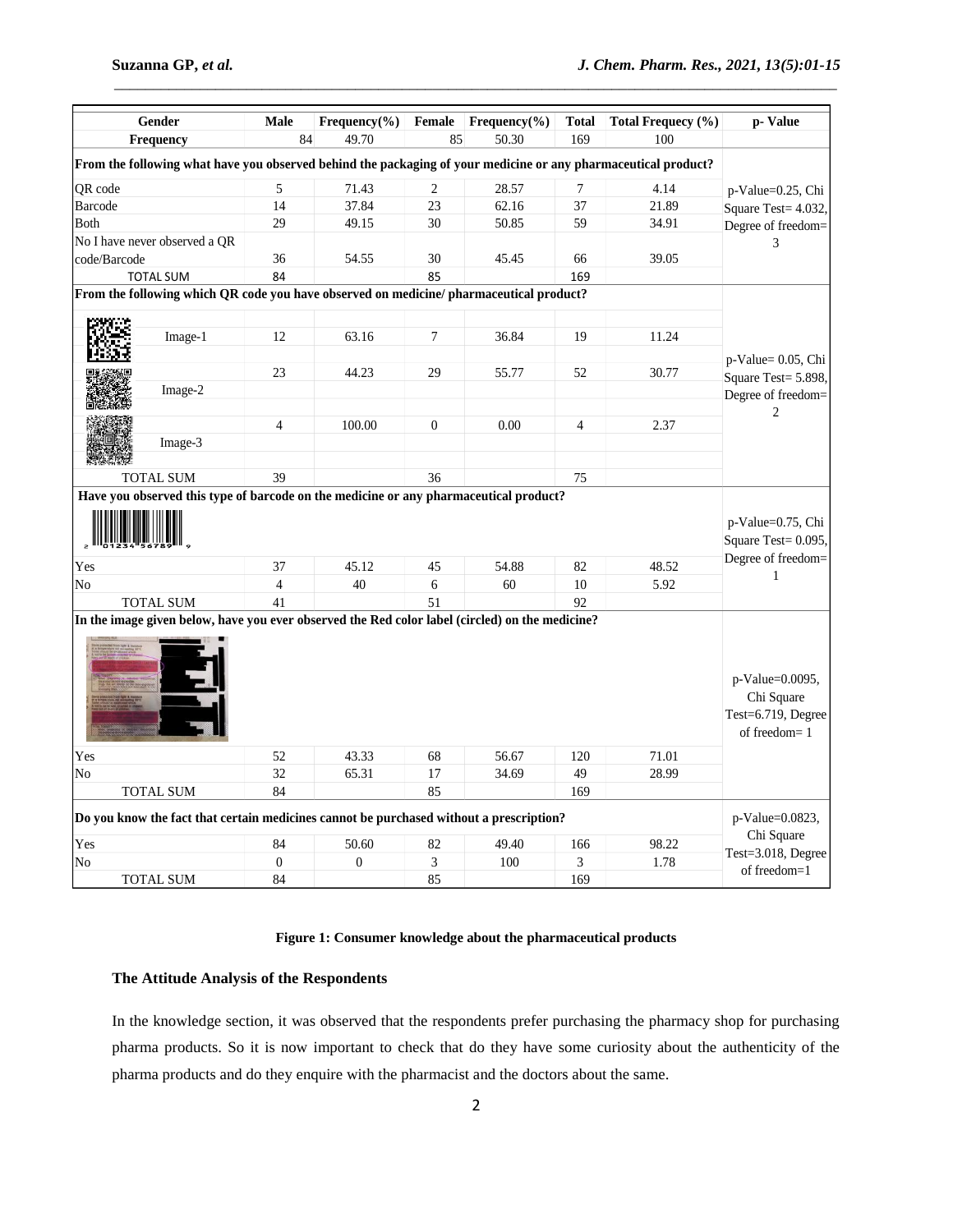In depitcs that 94.08% (159 out of 169 respondents) trust the pharma products but during this pandemic, they are doubting on quality and the authenticity of the Over The Counter (OTC) products such as sanitizer 63.31%(107 out of 169 respondents), masks 47.33%(80 out of 169 respondents) and Hand wash 20.11%(34 out of 169 respondents). Typically, due to the flushing of the market with new brands. Further, 28.40%( 48 out of 169 respondents) respondents trust the doctors,1.18% (2 out of 169 respondents) report the pharmaceutical companies and 7.69% (13 out of 169 respondents) approach the pharmacist if they face any unusual side-effects (side-effects other than the ones mentioned by the doctor or by the pharmaceutical company) from the medicines or any pharmaceutical products they consume. There is no significant difference between gender and their attitude of taking the opinion of consuming a particular medicine.

\_\_\_\_\_\_\_\_\_\_\_\_\_\_\_\_\_\_\_\_\_\_\_\_\_\_\_\_\_\_\_\_\_\_\_\_\_\_\_\_\_\_\_\_\_\_\_\_\_\_\_\_\_\_\_\_\_\_\_\_\_\_\_\_\_\_\_\_\_\_\_\_\_\_\_\_\_\_\_\_\_\_\_\_\_\_\_\_\_\_\_\_\_

### **Practices Analysis of the Respondents**

Knowledge section showed various reasons for respondent's visits to the pharmacy shop and the attitude section of the present indicates that 94.08% (159 out of 169 respondents) trust pharma products, so now it is important to understand what practices they follow while purchasing and administering the pharma products typically, medicines.

Figure 2 depicts, that 93.49% (158 out of 169 respondents) follow the practices of purchasing medicines from the local pharmacy, followed by a hospital pharmacy 26.62% (45 out of 169 respondents) and E-Pharmacy 11.24% (19 out of 169 respondents). However, when the practices of enquiring about the pharma products are analyzed, it was observed that 69.80% (118 out of 169 respondents) do interact with the pharmacist but typically for asking the cost, alternative medicines, but fail to practice enquiring about the authenticity of the pharma products.

| Gender                                                                                                       | Male                     | $ Frequency(\%) $ Female Frequency(%) |    |       | Total | Total Frequecy (%) | p-Value                                                             |  |
|--------------------------------------------------------------------------------------------------------------|--------------------------|---------------------------------------|----|-------|-------|--------------------|---------------------------------------------------------------------|--|
| Frequency                                                                                                    | 84                       | 49.70                                 | 85 | 50.30 | 169   | 100                |                                                                     |  |
| Do you read the printed literature (information on the medicine) available inside the box of the medicine or |                          |                                       |    |       |       |                    |                                                                     |  |
| pharmaceutical product?                                                                                      | p-Value= 0.00009423, Chi |                                       |    |       |       |                    |                                                                     |  |
| Yes                                                                                                          | 47                       | 39.83                                 | 71 | 60.17 | 118   | 69.82              | Square Test= 15.249,                                                |  |
| No                                                                                                           | 37                       | 72.55                                 | 14 | 27.45 | 51    | 30.18              | Degree of freedom=1                                                 |  |
| TOTAL SUM                                                                                                    | 84                       |                                       | 85 |       | 169   |                    |                                                                     |  |
| Have you scanned the QR code that you have observed?                                                         |                          |                                       |    |       |       |                    |                                                                     |  |
| Yes                                                                                                          | 12                       | 63.16                                 | 7  | 36.84 | 19    | 11.24              | p-Value= 0.22, Chi Square<br>Test=1.448, Degree of<br>$freedom = 1$ |  |
| N <sub>0</sub>                                                                                               | 22                       | 46.81                                 | 24 | 51.06 | 47    | 27.81              |                                                                     |  |
| <b>TOTAL SUM</b>                                                                                             | 22                       |                                       | 24 |       | 66    |                    |                                                                     |  |
| Have you scanned the barcode that you have observed?                                                         | p-Value=0.32, Chi Square |                                       |    |       |       |                    |                                                                     |  |
| Yes                                                                                                          | 8                        | 57.14                                 | 6  | 42.86 | 14    | 8.28               | Test= $0.98$ , Degree of                                            |  |
| N <sub>0</sub>                                                                                               | 29                       | 42.65                                 | 39 | 57.35 | 68    | 40.24              | $freedom = 1$                                                       |  |
| <b>TOTAL</b>                                                                                                 | 37                       |                                       | 45 |       | 82    |                    |                                                                     |  |

**Figure 2: Consumer practices while purchasing the pharmaceutical products**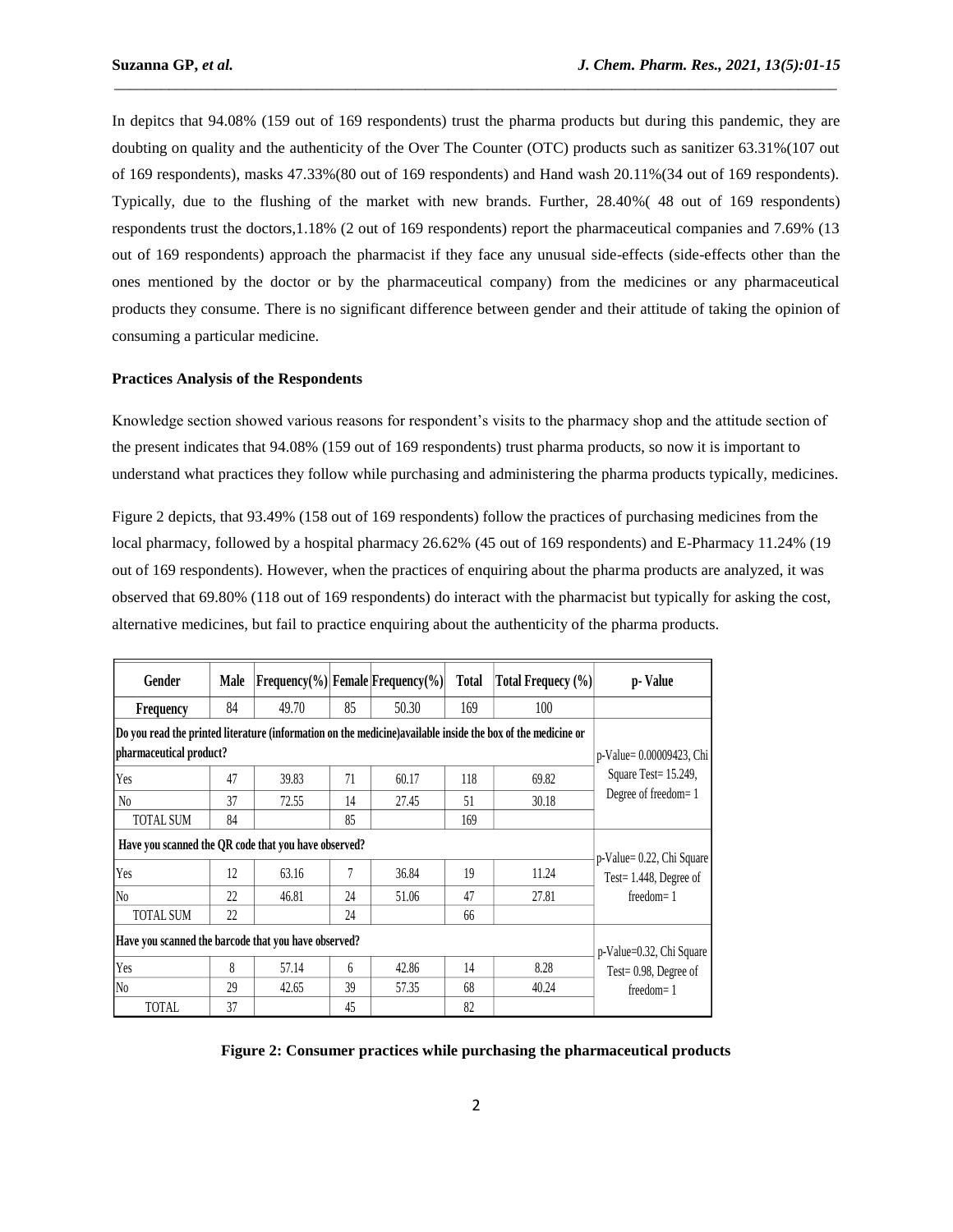On the backdrop of lack of communication between Pharmacist and the respondents, the practices of using anticounterfeiting packaging material by the respondents were analyzed, which indicated that details of scanning the QR Barcode (2D Data Matrix Barcode) and Barcode (UPC-A Barcode) were analyzed that 34.91% (59 out of 169 respondents) have the knowledge of QR Barcode (2D Data Matrix Barcode) and Barcode (UPC-A Barcode) but only 11. 24% (19 out of 169 respondents) practiced it by scanning the QR Barcode (2D Data Matrix Barcode) and 27.81% (47 out of 169 respondents) have not scanned the QR Barcode (2D Data Matrix Barcode) provided on the drug and other pharmaceutical products. Also, the consumers must read the information on the medicine given on the carton or the leaflet provided inside the carton. But there is 30.18% (51 out of 169 respondents) of respondents do not read a leaflet provided inside the carton. Indicating a lack of awareness about the importance of reading and understanding the labeling and product information. Therefore, there is a significant difference between gender and their practice of reading the printed literature available inside the box of medicine or pharmaceutical product.

\_\_\_\_\_\_\_\_\_\_\_\_\_\_\_\_\_\_\_\_\_\_\_\_\_\_\_\_\_\_\_\_\_\_\_\_\_\_\_\_\_\_\_\_\_\_\_\_\_\_\_\_\_\_\_\_\_\_\_\_\_\_\_\_\_\_\_\_\_\_\_\_\_\_\_\_\_\_\_\_\_\_\_\_\_\_\_\_\_\_\_\_\_

#### **Analysis of Correlations between Knowledge, Attitudes, and Practices of Consumers**

As per Pearson correlation analysis, Correlation coefficient between  $\pm$  0.50 and  $\pm$  1,  $\pm$  0.30 and  $\pm$  0.49 and below +0.29 represents strong, medium and weak correlation respectively. According to Table 3, there is a strong correlation between Knowledge-Attitude (0.658), and Knowledge-Practices (0.589). Whereas a moderate correlation is observed with Attitude Practices (0.448).

| <b>Variables</b>       | <b>Correlation coefficient</b> |  |  |  |
|------------------------|--------------------------------|--|--|--|
|                        |                                |  |  |  |
| Knowledge and attitude | 0.658                          |  |  |  |
|                        |                                |  |  |  |
| Knowledge and practice | 0.589                          |  |  |  |
| Attitude and practices | 0.448                          |  |  |  |

#### **Table 3: Pearson correlation**

#### **DISCUSSION**

The present study is focused on analyzing the knowledge, attitude, and practices, of respondents is necessary to identify the falsified medicine that is deliberately and fraudulently mislabeled or packed identical to the original medicine. In the first step, the responses of the respondents were analyzed to determine their reason to visit the pharmacy, what type of pharmacy respondents prefer while purchasing the medicine.

86.98% of respondents visit the pharmacy shop to purchase a prescription drug, 63.31% of respondents visit the pharmacy to purchase an over the counter drug, and 22.48% of respondents visit to purchase a non – pharmaceutical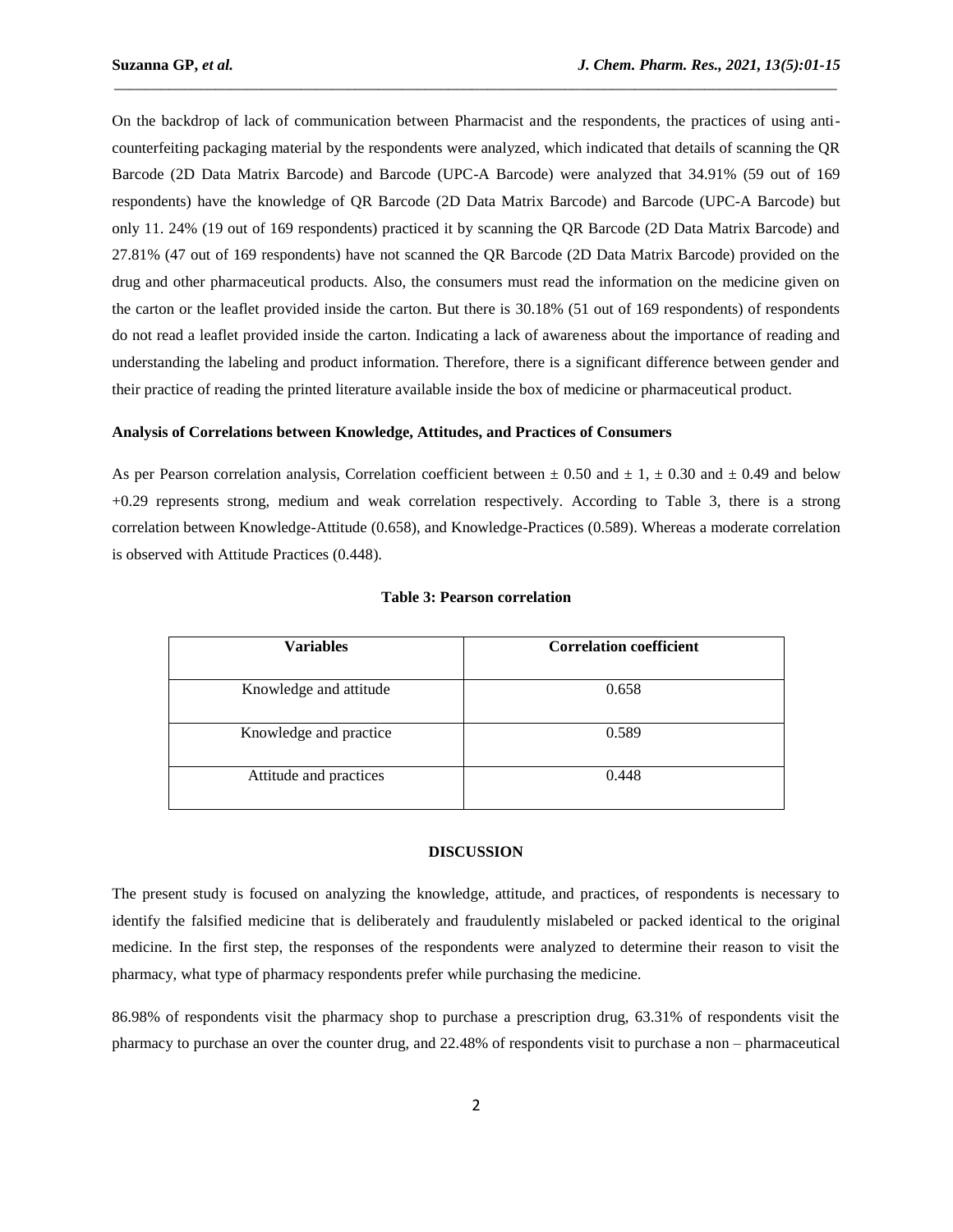product. 51.47% of respondents were confident about the quality and the authenticity of the medicines and other pharmaceutical products that they purchase and consume.

\_\_\_\_\_\_\_\_\_\_\_\_\_\_\_\_\_\_\_\_\_\_\_\_\_\_\_\_\_\_\_\_\_\_\_\_\_\_\_\_\_\_\_\_\_\_\_\_\_\_\_\_\_\_\_\_\_\_\_\_\_\_\_\_\_\_\_\_\_\_\_\_\_\_\_\_\_\_\_\_\_\_\_\_\_\_\_\_\_\_\_\_\_

In the next step respondent's responses were analyzed to evaluate their preference in selection among local pharmacy, hospital pharmacy, and E-Pharmacy. The analysis indicates that the majority of 93.49%, respondents purchase their medicines from the local pharmacy, followed by 26.6% prefer the hospital pharmacy and 11.24% of respondents prefer online platforms i.e., the E-Pharmacy.

The aforementioned particulars indicate that the respondents visit the pharmacy shop to purchase the drugs prescribed by the physicians and prefer local pharmacies for purchasing pharmaceutical products over hospital pharmacy and E-Pharmacy.

Though respondents showed confidence in the quality and the authenticity of pharmaceutical products that they purchase and consume, only 0.59% interacts with pharmacists and 7.6% interact with pharmacists in case of side effects. In accordance with the knowledge when the practices of respondents were evaluated while purchasing the pharma products, 79.80% of responses showed that pharmacists inquired about doctor's prescription but more than 50% showed that pharmacists ask for alternate medicine for the prescribed one.

The aforementioned analysis indicates that the respondents trust the pharma products and purchase them without even due diligence.

In the next step, the knowledge, attitude, and practices of respondents about the packaging of the pharmaceutical product were analyzed. As per standard Guidelines of regulatory agencies such as CDSCO (India), FDA (US) and the like the packaging and labeling of the pharmaceutical products should have, name of the drug product, a list of the active ingredients, showing the amount of each present, and a statement of the net contents, e.g. number of dosage units, weight or volume; the batch number assigned by the manufacturer; the expiry date, storage conditions or handling precautions; directions for use, and the name, address of the manufacturer [13]

Among these details, it is evident that the consumer can easily check the expiry date, cost of the product, special storage conditions or handling precautions, condition of the packaging material to purchase falsified counterfeit drugs. Results indicate that 94.67% do check the expiration date, 83.43% check the seal of the product, 66.86% directions for use. 71.01% of respondents could recognize the 'red label' on the drug. These responses indicate that respondents have knowledge about the details mentioned on the packaging of the pharmaceutical products and they have the attitude as well to practice it while purchasing the pharmaceutical products.

The above-mentioned details indicate that there is a positive correlation between the knowledge, attitude, and practices of the respondents. However, the counterfeit drug or falsified drug market analysis indicates coping with the packaging material of the original pharma product showcasing identical label details is easily achievable except the Barcode (UPC-A Barcode) and QR Barcode (2D Data Matrix Barcode). So though the respondents showed a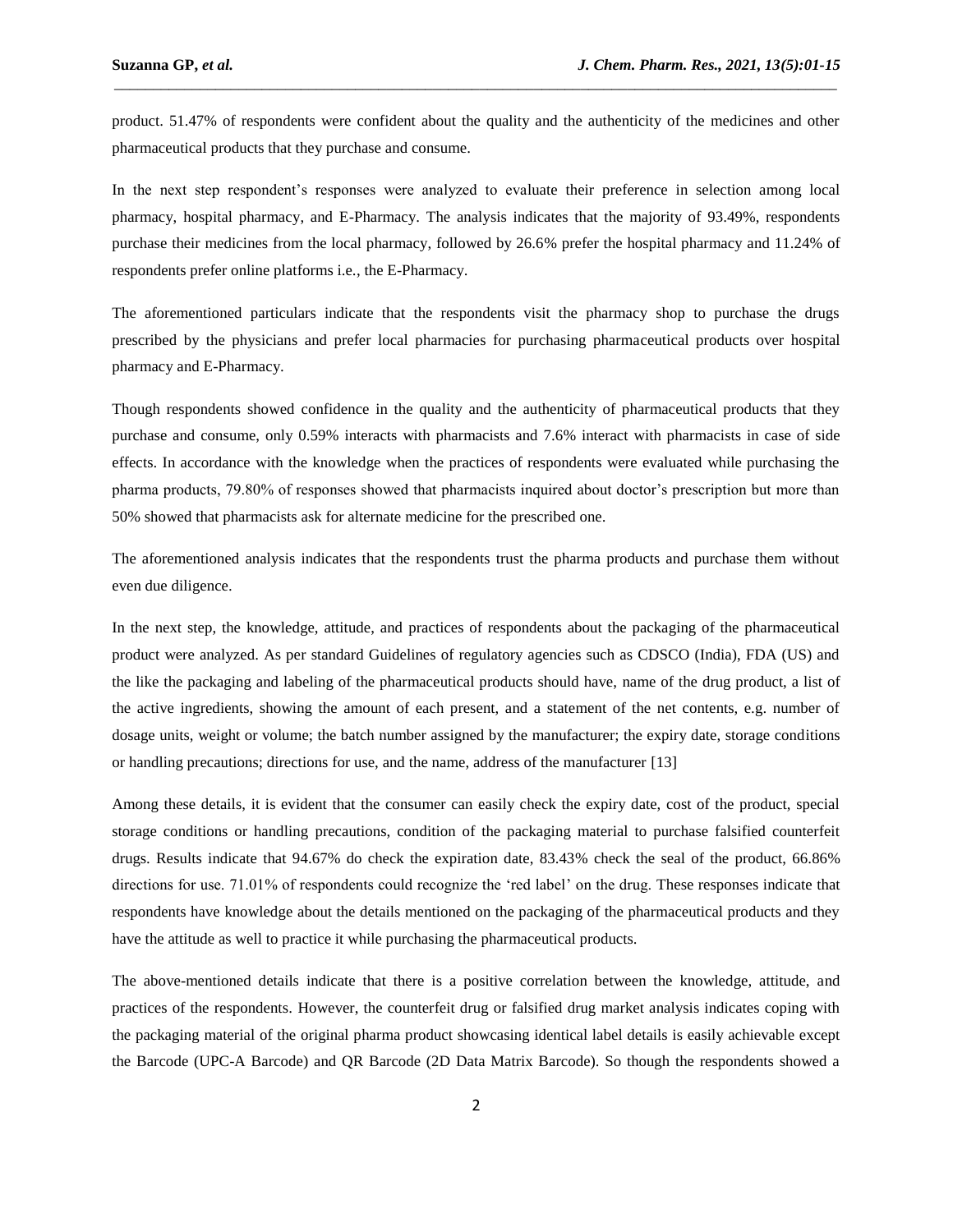positive correlation between knowledge, attitude, and practices while purchasing the pharmaceutical product, the management of the drug counterfeiting market is not completely achievable unless consumers are empowered with the knowledge of QR Barcode (2D Data Matrix Barcode) and imbibed the attitude and practices of scanning the same [14].

\_\_\_\_\_\_\_\_\_\_\_\_\_\_\_\_\_\_\_\_\_\_\_\_\_\_\_\_\_\_\_\_\_\_\_\_\_\_\_\_\_\_\_\_\_\_\_\_\_\_\_\_\_\_\_\_\_\_\_\_\_\_\_\_\_\_\_\_\_\_\_\_\_\_\_\_\_\_\_\_\_\_\_\_\_\_\_\_\_\_\_\_\_

Accordingly, when responses related to QR Barcode (2D Data Matrix Barcode) and Barcode (UPC-A Barcode) printed on the packaging were analyzed only 4.14% have knowledge about the QR Barcode (2D Data Matrix Barcode), 21.89% knows Barcode (UPC-A Barcode), 34.91% has the knowledge about both, the QR Barcode (2D Data Matrix Barcode) and Barcode (UPC-A Barcode), whereas 39.05% have never observed QR Barcode (2D Data Matrix Barcode) or Barcode (UPC-A Barcode) on the pharmaceutical packaging. Among the 34.91% who have observed the QR code and Barcode, only 8.28% were able to scan the Barcode (UPC-A Barcode) and 11.24% were able to scan the QR Barcode (2D Data Matrix Barcode) currently used by the pharma companies. This analysis indicates that respondents don't have knowledge about the use and thereby the importance of QR Barcode (2D Data Matrix Barcode) in the management of counterfeit or falsified drugs.

Through this discussion, it can be stated that the customers/consumers more rely on pharmacists and doctors. It is also observed that the customers/consumers lack general awareness about these tracks and trace technologies by pharmaceutical companies. This is due to the barriers in communication between the government, pharmaceutical companies, and customers/consumers. To avoid these barriers, the government and pharmaceutical companies must come together along with the customers/consumers to fight drug counterfeiting.

## **CONCLUSION**

Drug counterfeiting is an enormous business, and despite regulatory measures taken by the government and pharma industries, it is rising 10% globally. The pharma companies are typically relied on anti-counterfeit packaging, to avoid counterfeiting. However, the present study showed that the use of QR Barcode (2D Data Matrix Barcode system) and Barcode (UPC-A Barcode) is limited to tracking and tracing the medicines during transit. QR Barcode (2D Data Matrix Barcode system) is underutilized by pharma companies as well as by the consumers as a tool in the management of drug counterfeiting.

In the wake of COVID-19, awareness and utilization of the QR codes and Barcodes have increased in all sections of society. Consequently, the present study depicts that 34.91% of respondents are aware of the QR code and Barcodes in general, but only, 11.24% were able to identify the type of QR code i.e., QR Barcode (2D Data Matrix Barcode system) currently used by Pharma Industry. This indicates that the Government of India and the pharmaceutical companies should develop strategies in implementing and creating awareness about the usage of the QR Barcode by consumers to empower consumers in the management of counterfeit drugs.

#### **ACKNOWLEDGMENTS**